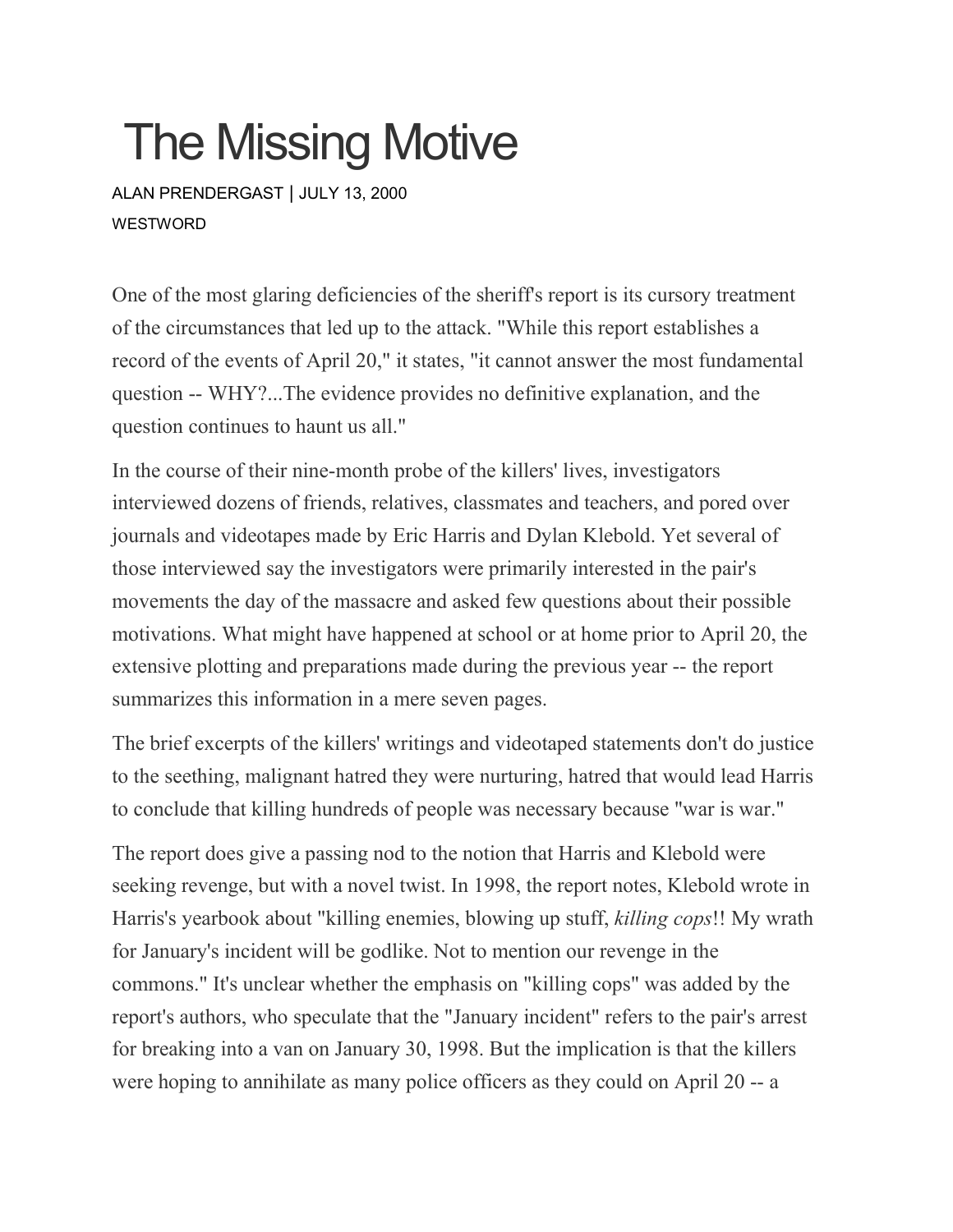plan utterly smashed, the report would seem to suggest, by the prudent response of the Jefferson County Sheriff's Office.

That interpretation makes no sense to Randy Brown, whose son Brooks knew the killers well. "If they wanted revenge on the police, they would have gone to a police station," he says. "Where did they go to kill people?"

Brown believes that the "January incident" was one of two events at Columbine that month rather than the van break-in. The first was an unfounded accusation that Harris and Klebold had brought marijuana to school, prompting a search of their property that enraged them. The second was even more humiliating, exactly the kind of thing that would focus their hatred on the "commons," the school cafeteria.

"People surrounded them in the commons and squirted ketchup packets all over them, laughing at them, calling them faggots," Brown says. "That happened while teachers watched. They couldn't fight back. They wore the ketchup all day and went home covered with it."

By itself, the ketchup-dousing explains little. But the report's inference that the killers had vowed revenge on the police takes the spotlight off the harassment and bullying at Columbine; it also suggests that their arrest made a bigger impression on Harris and Klebold than the record indicates. The two breezed through a diversion program for the van break-in and had no trouble with authorities thereafter -- not when they bought guns or exploded pipe bombs, not even after the Browns reported Harris for making death threats against Brooks on his Web page. The sheriff's office never contacted Harris's parents as a result of the Browns' complaints or took any action against the teen, a failure that has become a prominent claim in several of the lawsuits against the county.

The sheriff's report is quite circumspect in addressing the death threats, which occurred before Stone took office. Investigators couldn't access Harris's "alleged" cyberspace writings, the report states, neglecting to mention that the officer who took the initial complaint wrote down the wrong Web address. "Further investigation was initiated but no additional information was developed."